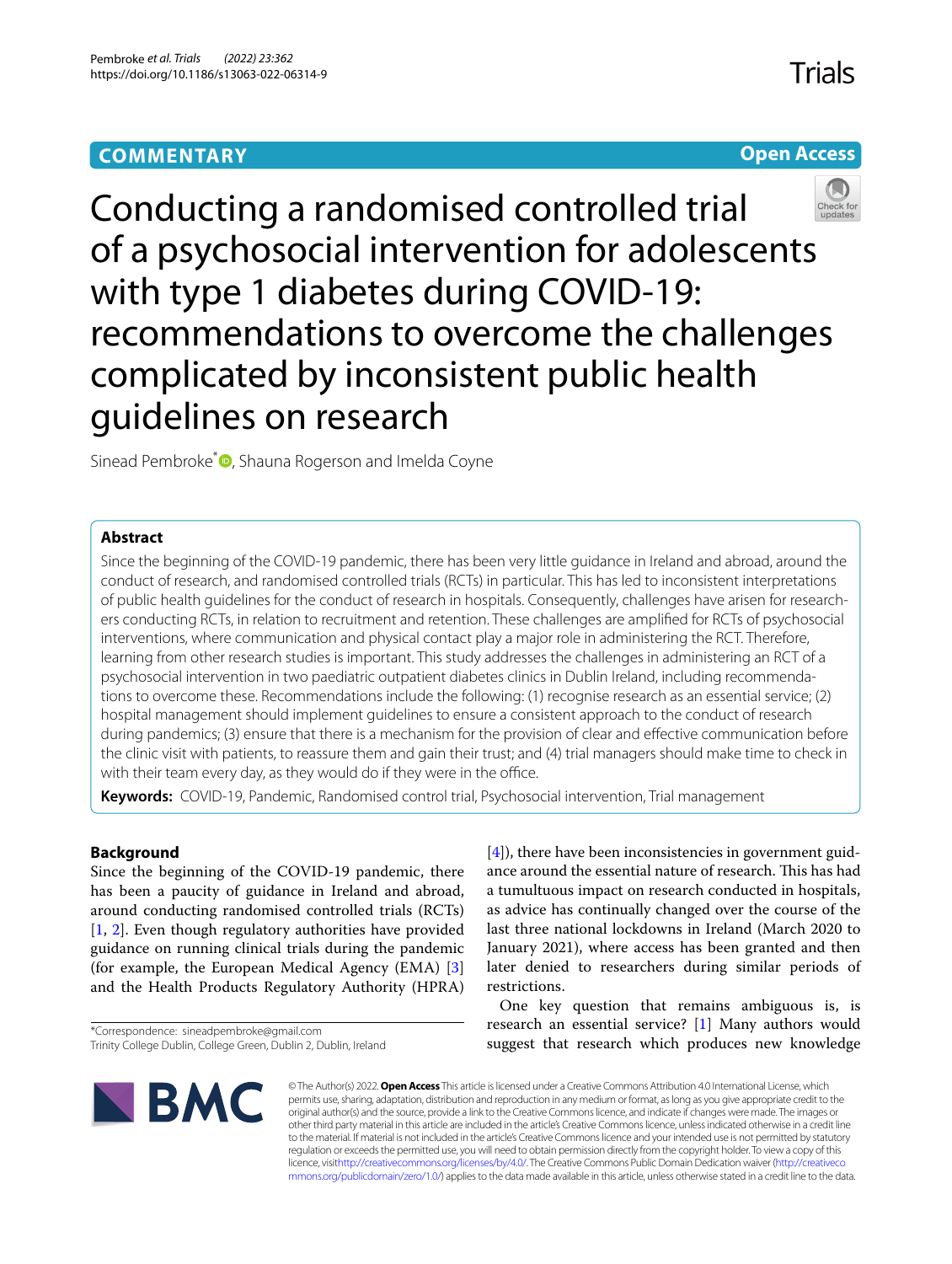and reduces uncertainty is essential [\[5](#page-6-4), [6](#page-6-5)]. However, this has not been given consideration under public health guidelines in Ireland. The government imposed restrictions have created many obstacles, and this has been particularly challenging for RCTs involving direct patient contact in hospitals.

Literature continues to emerge on the experience of conducting research during the COVID-19 pandemic. Valuable insight has been contributed by authors giving their accounts of running clinical trials [[7,](#page-6-6) [8\]](#page-6-7) and the problems they encountered  $[6, 9]$  $[6, 9]$  $[6, 9]$  $[6, 9]$ . Previous studies have explored the role of the clinical trial manager and guidance for future clinical trials [[1\]](#page-6-0). Other papers have looked at the role of technology in overcoming the challenges of the COVID-19 pandemic [[10\]](#page-6-9). Furthermore, a systematic review highlighted the need for more support to produce high-quality research and to construct a collaboration sharing platform to prepare and support research teams during a pandemic [\[11\]](#page-6-10). Sharing expertise and learning from other research studies who are in a similar situation is important [[6\]](#page-6-5), especially where there is little or varying public health guidelines on continuing research during a pandemic [\[1](#page-6-0)]. Although there are numerous papers reporting on managing clinical trials during the COVID-19 pandemic, there is very little addressing the challenges of conducting an RCT of a psychosocial intervention, which requires direct patient contact in a hospital setting [[12](#page-6-11), [13\]](#page-6-12).

This paper contributes to the literature on the COVID-19 pandemic, with a focus on our experience of administering a face-to-face trial of a psychosocial intervention in two paediatric outpatient clinics in Dublin, Ireland. Our paper discusses the challenges involved during the COVID-19 pandemic amidst the various levels of restrictions in place, and the most efective solutions for adapting to public health guidelines, during a time of inconsistency and uncertainty, particularly for research. Finally, recommendations are suggested, which can be considered for future research/trials.

## **The 'Promoting Adolescent Communication and Engagement' (PACE) study**

This study aimed to develop and evaluate an intervention to improve adolescent question-asking and provider education during paediatric diabetes visits. The study began in January 2019 and included three phases. The first phase comprised focus groups and one-to-one interviews with adolescents, caregivers, and healthcare providers, which served to inform the content of an educational video and question prompt list [[14\]](#page-6-13). Phase two consisted of the design and development of an educational video, highlighting the importance of adolescents' active involvement in communication exchange during diabetes visits, and a question prompt list to enable adolescents to ask their questions of healthcare professionals. Phase three involved conducting an RCT to compare the efectiveness of the intervention with usual care in two paediatrics diabetes clinics.

Phases one and two were completed by March 2020, when the first lockdown due to COVID-19 started. The third phase (the RCT) started in October 2019 in two paediatric diabetes clinics in tertiary children's hospitals in Ireland. Adolescents' eligibility criteria included (1) aged 11–16 years, (2) diagnosed with type 1 diabetes, (3) previously visited the diabetes clinic at least once, (4) no additional medical diagnosis and (5) spoke English. The target recruitment number for the RCT was 140 adolescents and parents (dyads). The intervention (video and QPL) was to be administered at three time points, which were due to occur between October 2019 and June 2021.

Adolescents who passed the eligibility criteria were recruited. Eligibility was screened by the clinics' data managers, who posted out an information sheet explaining the study to eligible adolescents at least 1 week before their visit. These patients were approached by the researcher in the waiting area of the paediatric diabetes clinic. If the adolescent and their caregiver were happy to participate, they were consented for the study and allocated to either the intervention or control group. All participants were asked to partake at three time points in the study.

In both intervention and control groups, patients completed a 15-min survey, their HbA1c (average blood glucose level over 3 months) was recorded, and the doctor's consultation was audio recorded. For the intervention group, in addition to the above, they also watched the video on a tablet with headphones provided by the researcher, which was just under ten minutes long, and completed the Question Prompt List. The intervention group also completed a short evaluation form on the intervention at the end of the consultation (please see Fig. [1](#page-2-0)). The time to administer the RCT for the control group took approximately 15 to 20 min, and for the intervention group approximately 30–40 min.

### **Challenges and solutions in trial management during the pandemic**

#### *Challenge 1: lack of consistency in the designation of research as essential*

Following the frst detected cases of COVID-19, Ireland went into a national lockdown in March 2020. As a result, data collection in the two hospital sites was temporarily paused as research was deemed to be non-essential, and access was denied.

Following the lifting of hospital restrictions and considerable negotiation with the diabetes teams in both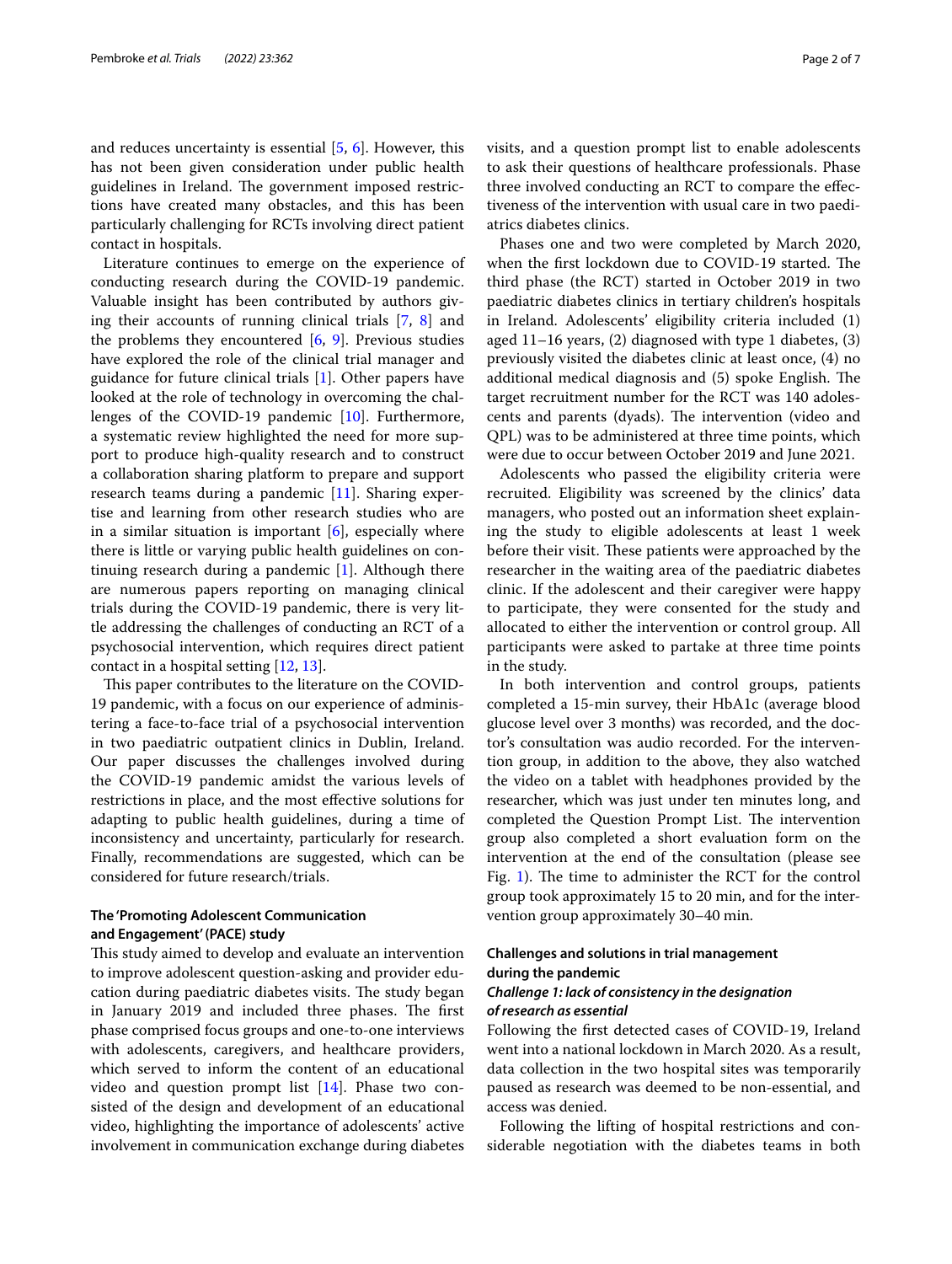

<span id="page-2-0"></span>hospitals, the research team resumed data collection in June/July 2020 (one hospital allowed access sooner than the other).

In September 2020 the Irish government introduced a 'National Framework for living with COVID-19' (<https://assets.gov.ie>) that outlined 5 levels of restrictions, with level 5 being the most restrictive. In October 2020 due to rising COVID cases, there was a return to level 5 restrictions. At that point, the research team could continue to have direct access to participants in the hospital diabetes clinics, despite it being level 5 restrictions across the country. However, after a short period when restrictions were loosened, the government re-imposed level 5 restrictions again in January 2021, (this was a unique lockdown in Ireland due to case numbers being exceptionally high). During this time, the research team were restricted from accessing the hospital and had to stop data collection again for 3 months (see Fig. [2](#page-3-0)). Data collection resumed in March 2021 despite level 5 restrictions in place.

Consequently, since March 2020, when public health restrictions were put in place, there appeared to be considerable inconsistency in relation to designating research as essential. This had a major impact on the trial itself, particularly recruitment and retention. It was left up to hospitals and departments within hospitals to decide whether to allow researchers access rather than a clear policy being put in place. The trial funding and timescale remained the same, yet 7 out of 17 months allocated to recruitment were lost. Furthermore, these two periods of lockdown meant that patients were missed returning for their second and third data collection time points. In some instances, this delay led to patients graduating into the adult services and thus they could no longer participate in the trial.

# *Solution: an active line of communication between the trial manager and the healthcare team*

Maintaining an active line of communication between the trial manager and the healthcare team in both sites was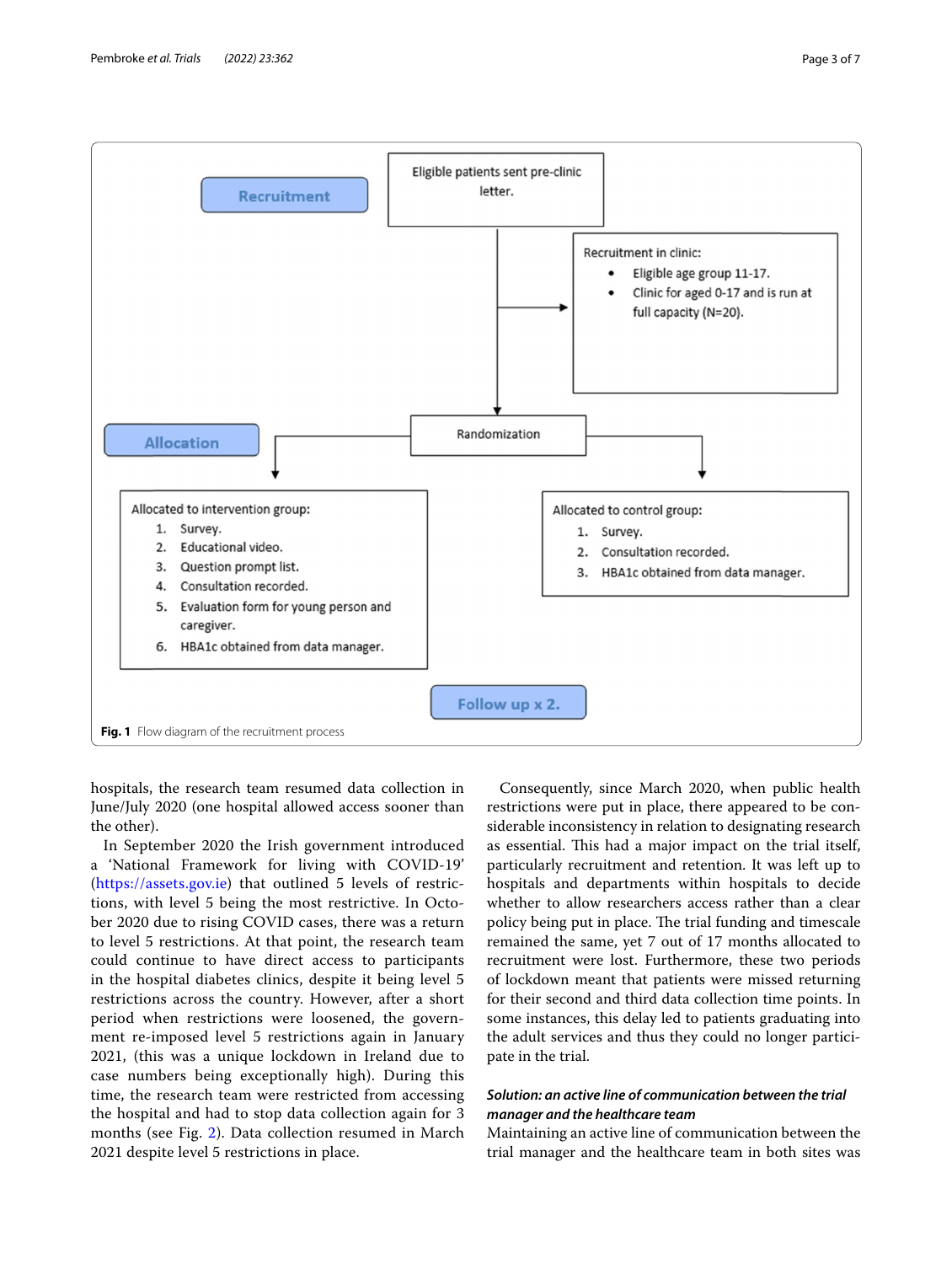

<span id="page-3-0"></span>essential as it encouraged support for data collection to continue throughout the pandemic. This was also identifed in other studies reporting on clinical research during COVID-19 [[1,](#page-6-0) [2\]](#page-6-1). Virtual meetings between the project manager and members of the diabetes team in both clinics, (including administrators, advanced nurse specialist and consultant endocrinologists) took place during the first lockdown in March 2020. The research manager also attended the two clinical sites to plan for the return of data collection in both sites. From these consultations, a revised protocol was established, detailing how the RCT would be conducted once researchers were allowed access to the hospital sites again. As it was the healthcare team's decision to allow researchers access to the clinic, the protocol helped instil confdence that the return of research staff could be done safely. Agility, quick thinking and continuous review of diferent scenarios that arose were imperative to adapt and overcome obstacles, ensuring that the RCT could continue without negatively impacting on the safety and care of participants [\[1](#page-6-0)].

# *Challenge 2: recruitment, retention and the unpredictability of appointment scheduling*

When Ireland went into lockdown in March 2020, hospital outpatient clinics moved to virtual appointments for

all patients. Following the easing of restrictions in June/ July 2020, face-to-face appointments were re-introduced, but virtual appointments remained, accounting for at least half of all appointments throughout 2020 in both paediatric diabetes clinics.

The COVID-19 pandemic saw a large shift to virtual technology globally. This was also the case for hospitals in Ireland, which saw many outpatient clinics moving to virtual clinics. Positive reports for telehealth have been reported within the literature, citing improvement in communication with patients and saving time for healthcare professionals and patients alike [[10\]](#page-6-9). However, this is contrary to the experience of both diabetes clinics, where reports from healthcare professionals suggested a decrease in communication with adolescent patients, as they were not present or, if they were present remained silent on the phone. Since the engagement of the young person was the aim of this study, a decision was made between the research team and healthcare providers not to include virtual appointments.

Adolescents attending the diabetes clinics usually rotated from face-to-face to virtual clinics, with the cycle between visits averaging from 16 to 21 weeks. The research team had no input or control in scheduling appointments. If a patient enrolled in the RCT received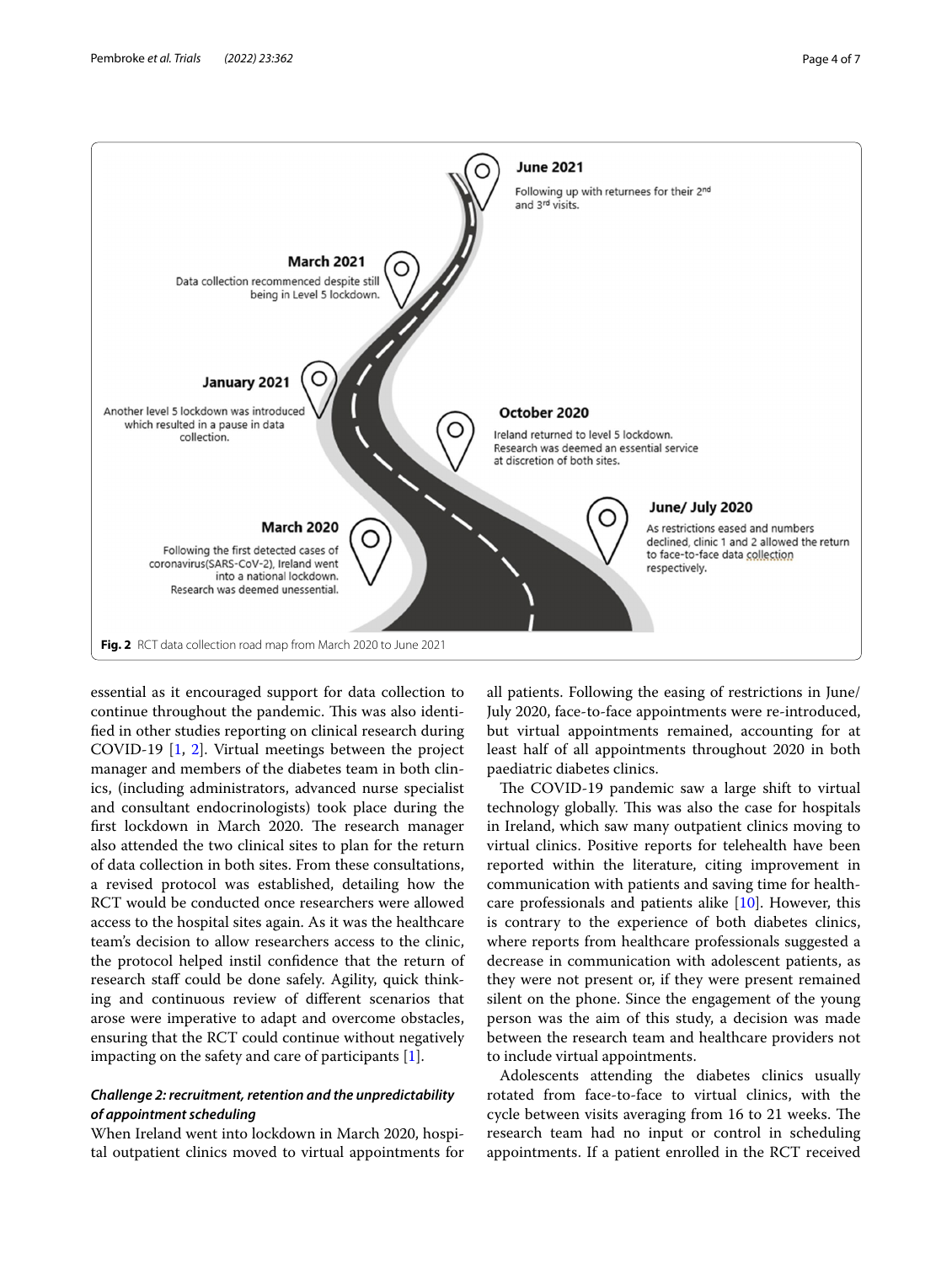a virtual appointment, this meant that the research team would have to wait until the next face-to-face appointment. Furthermore, even when scheduled for a face-toface appointment, patients had the option to switch to a virtual appointment if they preferred.

This added a layer of uncertainty for the research team when it came to follow-ups at times two and three of the RCT. As the RCT required collecting data in person at three time points, the combination of virtual and face-to-face appointments at each diabetes clinic made it challenging for this to be completed within the project timeline. This is because if the adolescent was scheduled for a virtual appointment, the next appointment would not be due again for at least 3 or 4 months.

Furthermore, the newly implemented health and safety guidelines within the hospitals meant that the waiting time to see healthcare providers in the diabetes clinic decreased signifcantly. In line with health and safety protocols, the clinics avoided having patients waiting for long periods, as waiting area spaces were signifcantly reduced due to social distancing requirement. Before the pandemic, adolescents might have to wait between one to two hours, which allowed ample time to carry out the RCT.

With clinics operating at half capacity, adolescents were seen much quicker, sometimes within minutes of arriving. Occasionally, it happened that the doctor called the adolescent for their consultation, while the researcher was in the process of recruiting or administering the RCT. This resulted in the loss of potential recruits and missing follow-up data. Even though the healthcare providers in both clinics were very supportive, they felt that it was imperative that the trial did not interfere in the running of the clinic, especially given that a delay could have serious consequences for the health and safety of all at the clinic. Altogether, these challenges impacted recruitment, and consequently, this resulted in a smaller sample than originally planned.

### *Solution: adapt the protocol with support from the hospital healthcare teams*

To overcome these challenges, the trial manager adapted the protocol so that the data manager in each clinic would send out pre-clinic letters with a copy of the survey to complete at least 1 week before their appointment. For those in the intervention group, this also included a link to the video, and they were asked to watch it before their appointment. For recruitment of eligible patients, information sheets were already being sent out before the pandemic by the data manager at least 1 week before their appointment. The information sheet was altered to include a line asking the parent to contact the research team directly before attending the clinic if their son/daughter was interested in participating. This way, the research team could reduce physical contact by discussing the study, answering any questions, and administering the survey before the appointment date.

Working with members of the healthcare team on these changes was important, particularly data managers who manage patient appointments. Gaining assistance from the data managers in each site who could access patient details and screen for eligibility enabled compliance with data protection regulation and allowed the research team to overcome obstacles imposed by the COVID-19 pandemic. Debriefng conversations between the research team, clinicians and data managers after clinics provided opportunities to discuss what worked, what was challenging, and what could be done differently. These conversations informed the adaptations made throughout the RCT.

# *Challenge 3: interacting with patients during the COVID‑19 pandemic*

This study required face-to-face communication and interaction with the adolescent and their caregiver. For example, communication was central for recruiting adolescents, to administer the intervention, and the survey. The pandemic and the public health measures created challenges for communicating with adolescents and administering the RCT in several ways. First, it was evident that some adolescents and caregivers were very anxious about their health and safety and, consequently they reported feeling very uneasy upon returning to clinic. This was particularly the case in the early months of the pandemic, and directly after long periods of level 5 restrictions. Second, the lack of additional space in one hospital site meant that the RCT was administered in an often busy waiting area with a limit on the maximum capacity as part of its health and safety protocol. The limited space posed difficulty for recruiting potential participants, as the researcher required time and space to explain the study, answer any questions and gain consent. If the clinic reached maximum capacity, the researcher was required to leave the waiting area, and potential recruits were lost.

#### *Solution: increase pre‑clinic communication with patients*

During a global pandemic, trust is an important consideration when deciding whether to take part in clinical research  $[15]$  $[15]$ . Therefore, increased communication with potential recruits and adolescents and parents enrolled in the trial helped maintain confdence in the research team. Increased stress and anxiety in relation to risk of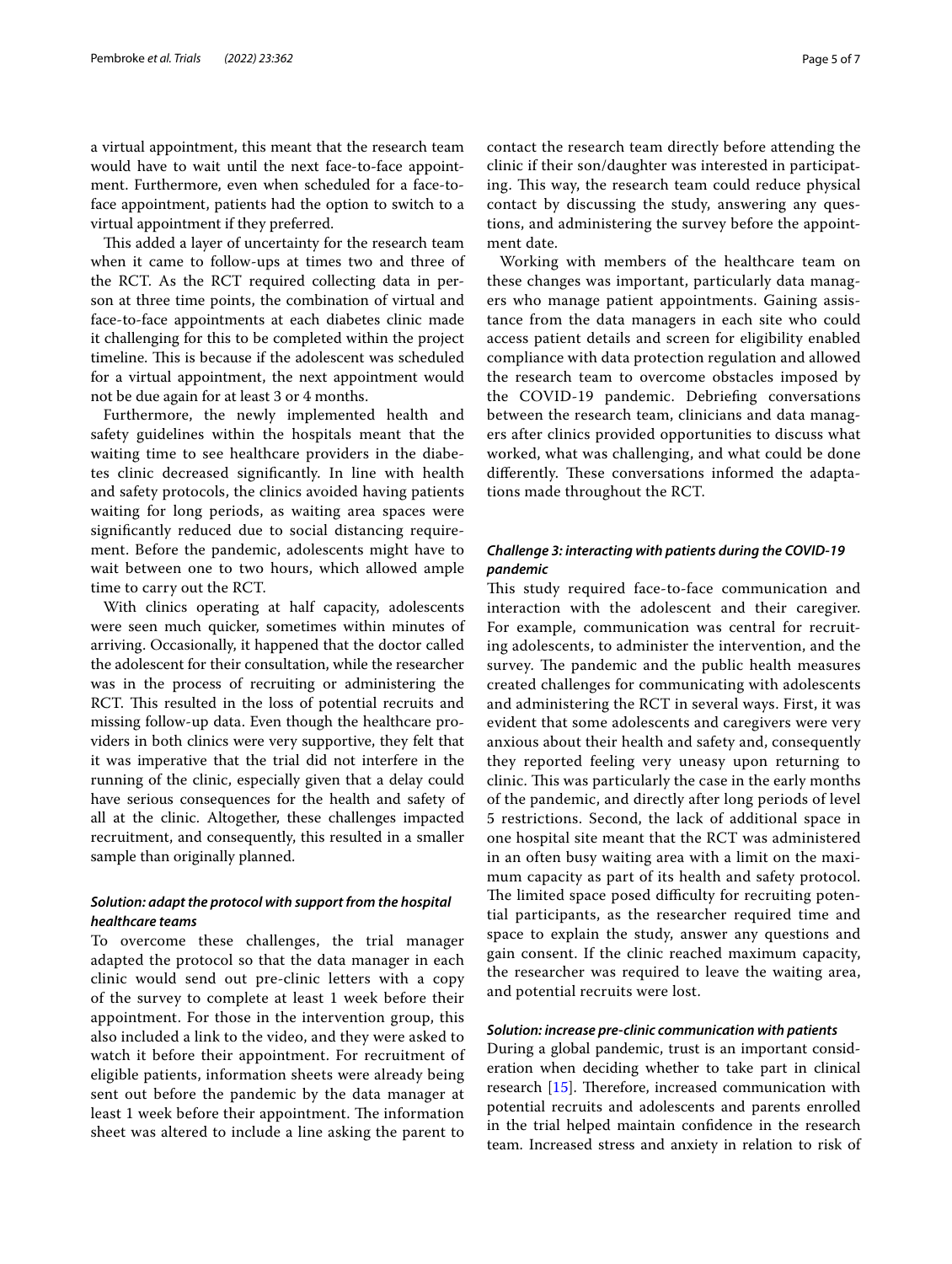infection and transmission  $[16]$  $[16]$  meant that written communication in the form of pre-clinic letters, was a chance to reassure participants of the safety procedures the team had put in place. In the second hospital site, an arrangement was made to secure an office where the RCT could be administered. This was significant, as from a health and safety perspective, it also made the participants feel more secure in taking part. These measures helped to decrease contact with participants and ease any health and safety anxieties they might have. This had a positive efect on retention, as no one refused to continue their participation in the trial.

## *Challenge 4: boosting the research team's morale while working remotely*

With the closure of all services abruptly in one day in March 2020, basically overnight the research team had to switch from being together in an office and having regular and informal face-to-face meetings, to remote working and virtual meetings instead. As the research team worked remotely in their homes and at separate hospital sites, team morale required extra attention, especially for forging connections, providing emotional support, and facilitating efective communication between the project manager and the team.

## *Solution: maintain regular communication with the team without overdoing it*

The project manager made regular check-ins by email and phone to individual members of the team. For group meetings between the whole team, this was facilitated by virtual meetings. With everyone more dependent on technology than ever before, the challenge was balancing supportive contact while also considering and respecting researchers' competing demands and time needed to disconnect from technology. Recently coined term 'zoom fatigue' illustrates the increased mental exertion required for online interactions [[17\]](#page-6-16), which can lead to emotional exhaustion. This was something to be mindful of, and extra precautions were taken not to organise more virtual meetings than we would have had in person.

## **Conclusion**

We would like to suggest four recommendations for future conduct of RCTs during a pandemic. Firstly, one of the main challenges was that research was not designated by the Irish government as essential [\[1](#page-6-0)]. Consequently, decisions were taken at a local level on giving access to the research team to the hospital sites. Therefore, the first recommendation is to recognise research as an essential service. Not only would this be a recognition of the important role that research plays in society, but it would provide certainty for future periods of restrictions.

Even when the research team were given access to both hospitals, challenges were still faced, particularly in relation to the recruitment and retention of participants. Therefore, a second recommendation is for hospital management to take a leading supportive role and facilitate the research team in whatever way they can to ensure the research can continue. Other studies also conclude that collaboration between the clinic and the research team is essential during a pandemic [[5\]](#page-6-4). Our study beneftted from having two healthcare teams that supported our revised trial protocol and provided resources, (sending out information sheets to participants and potential recruits and providing a room to conduct the trial). Despite the myriad of healthcare challenges and stress imposed by the pandemic on healthcare staf, they were very helpful in working with us to identify ways to overcome challenges in the conduct of our research study.

A third challenge was communicating with participants at a time when there was a lot of anxiety around social interactions with other people. This was particularly problematic for our trial given the interactive format of the intervention. A third recommendation is to ensure that there is a mechanism for the provision of clear and efective communication before the clinic visit with patients, to reassure them and gain their trust. This is particularly important for trials involving direct patient contact.

Finally, the research team's morale is an important consideration for any trial manager. A fourth recommendation is for trial managers to make time to check in with their team every day, as they would do if they were in the office. However, trial managers should ensure that they do not organise excessive online meetings to avoid virtual meeting fatigue [[17\]](#page-6-16).

We were not alone in the challenges we encountered as other trials also faced a similar fate [\[1](#page-6-0), [9](#page-6-8), [18\]](#page-6-17). Other research studies and RCTs also faced similar problems, including having to stop the trial as participants had a health condition that made them particularly vulnerable to COVID-19 [[18\]](#page-6-17), challenges with ethics applications for amendments to research protocols [[6\]](#page-6-5), and a lack of guidelines on conducting RCTs during a pandemic [\[1](#page-6-0), [11\]](#page-6-10). However, what made it even more problematic was that we were trialling a psychosocial intervention, which centred on increasing communication and engagement among adolescents. Thus, administering the RCT also involved a lot of direct face-to-face contact and communication with patients. Interestingly, some RCTs testing out psychosocial interventions did not experience similar challenges because they were able to recruit virtual patients, whereas we were not allowed to do so  $[12, 13]$  $[12, 13]$  $[12, 13]$  $[12, 13]$ .

These were some of our challenges associated with managing a clinical trial during an unprecedented